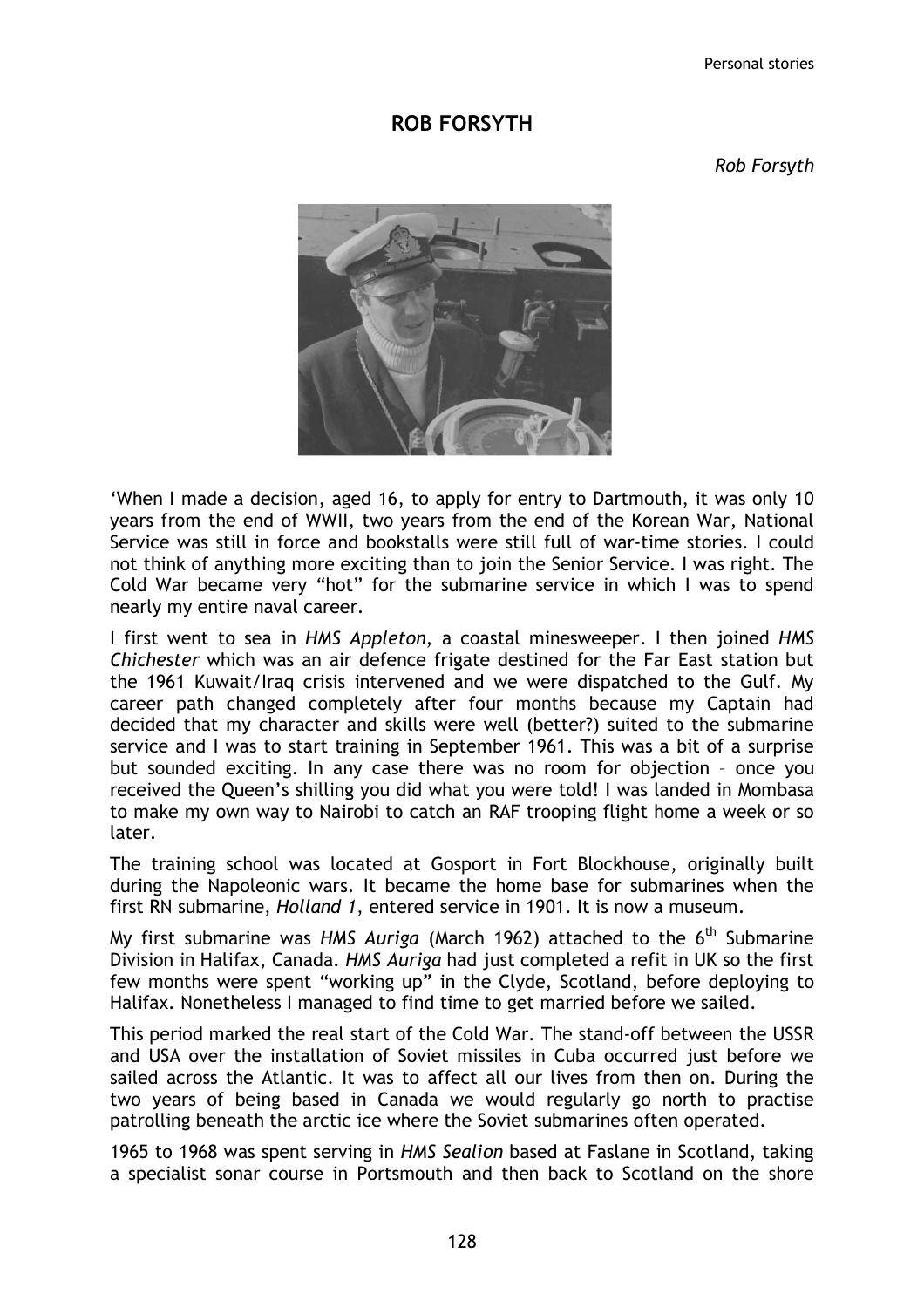responsible for the operational efficiency of all submarines. With Russian ships and submarines passing our front door, so to speak, every day we were very preoccupied in tracking their movements around the Atlantic seaboard.



Hong Kong: traditional farewell to our Captain, in a rickshaw pulled by his officers

In 1968, after barely a year in Scotland, the family (two children by now) and I had to pack our bags to fly to Singapore because I had been appointed as the  $1^{st}$ Lieutenant of HMS Cachalot. These were the dying days of Empire before the services pulled out of their East of Suez bases. Although the Indonesian Confrontation had ceased three years previously the emergence of the Chinese Navy as a major force gave us new intelligence tasks.

In 1969 I was selected for the Submarine Commanding Officers' Qualifying Course aka "The Perisher". This six-month course is a prerequisite for command of a submarine. Failure means your submarine career "perishes". I was appointed in command of HMS Alliance in January 1970 at Devonport. One's first command is a daunting experience but we were too busy chasing Russian submarines or practising attacks against our own forces for me to have much time to think.

Periscope photograph showing the track of a torpedo heading for the target.

The target ship is  $2 \frac{1}{2}$  nautical miles (nm) away but the visible bubbles extend only a few hundred yards. The target and torpedo tracks co-incided at 1 nm and were assessed as a 'hit'. The torpedo was set to run about 25 feet below the keel of the ship to avoid a real hit!



Two years in command was followed by nuclear training at the RN College in Greenwich to prepare me for joining HMS Repulse (1972). This was one of the four Polaris missile-carrying submarines based on the Clyde. The Polaris Force was required to have one submarine at sea at all times, ready to launch its 16 missiles within 15 minutes of receiving the order to fire. This required each submarine to have two crews (Port and Starboard) alternately taking it on patrol. I was to be